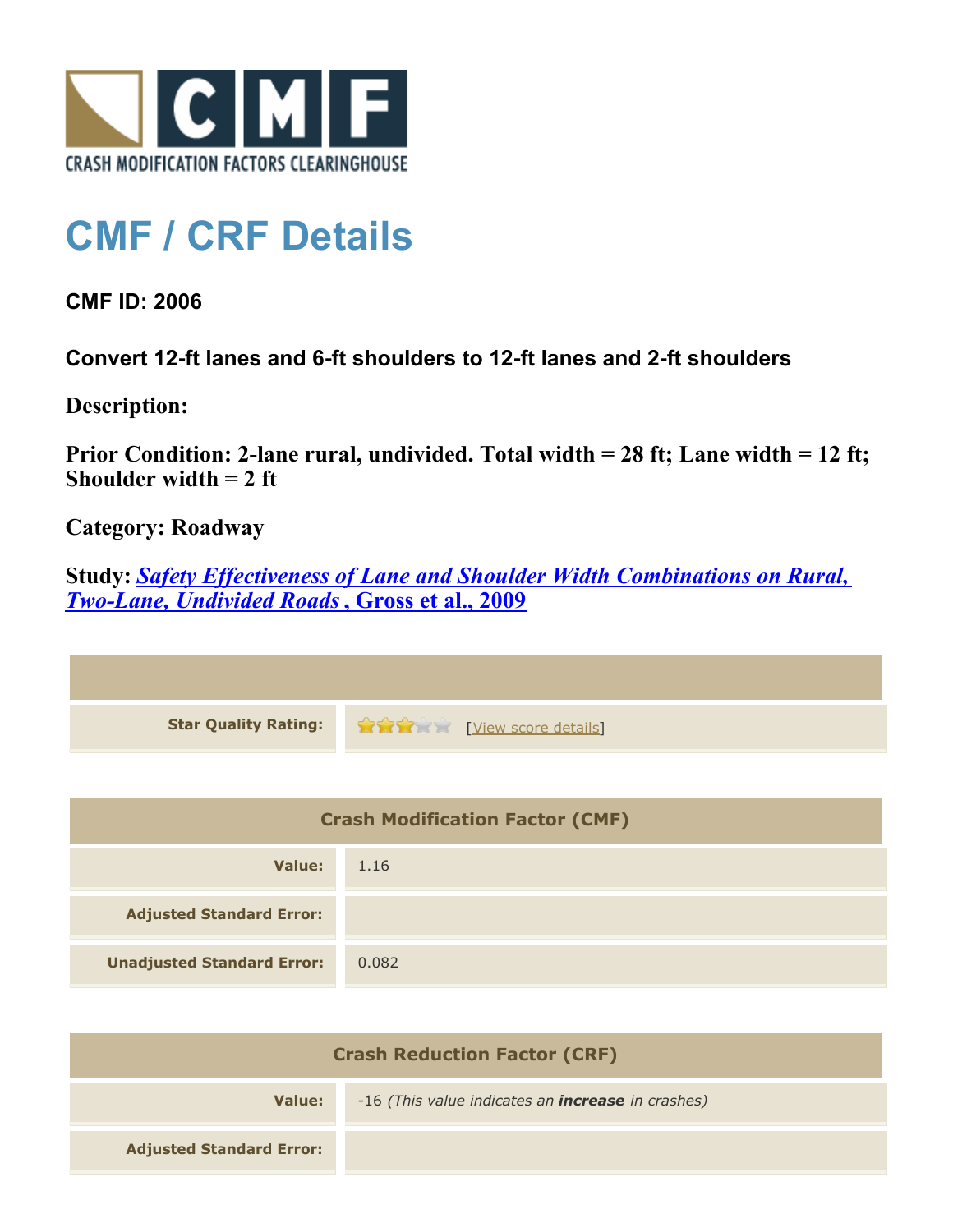| <b>Applicability</b>       |                |
|----------------------------|----------------|
| <b>Crash Type:</b>         | Run off road   |
| <b>Crash Severity:</b>     | All            |
| <b>Roadway Types:</b>      | Not Specified  |
| <b>Number of Lanes:</b>    | $\overline{2}$ |
| <b>Road Division Type:</b> | Undivided      |
| <b>Speed Limit:</b>        |                |
| <b>Area Type:</b>          | Rural          |
| <b>Traffic Volume:</b>     | 1000           |
| <b>Time of Day:</b>        | All            |

## *If countermeasure is intersection-based*

| <b>Intersection Type:</b>         |  |
|-----------------------------------|--|
| <b>Intersection Geometry:</b>     |  |
| <b>Traffic Control:</b>           |  |
| <b>Major Road Traffic Volume:</b> |  |
| <b>Minor Road Traffic Volume:</b> |  |

| <b>Development Details</b>      |              |
|---------------------------------|--------------|
| <b>Date Range of Data Used:</b> | 1997 to 2001 |
| <b>Municipality:</b>            |              |
| State:                          | <b>PA</b>    |